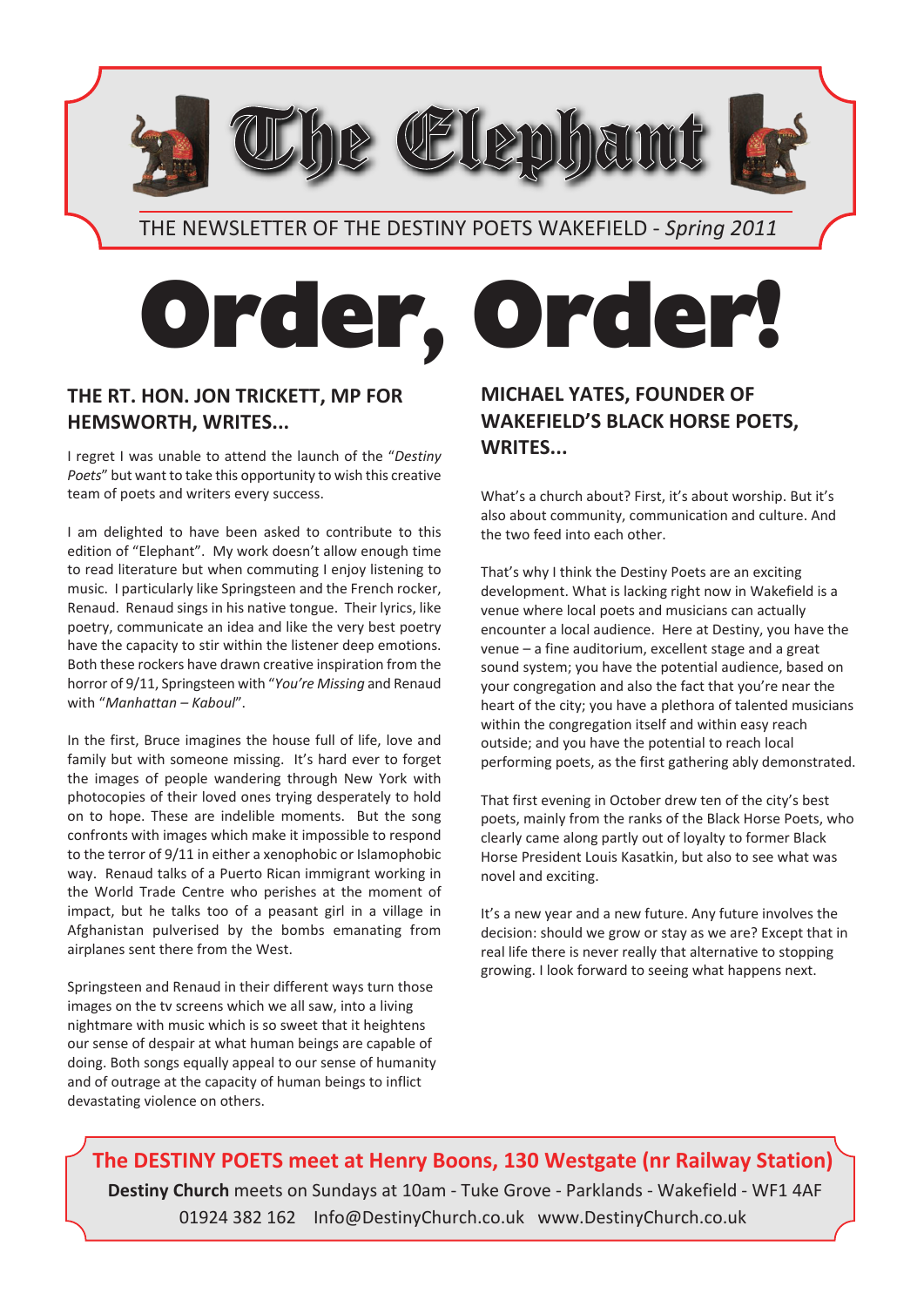

Fanning out from Langstraat to Jerusalemkerk with their careful, clever twists you navigate by spires, Cathedral and churches and totemic Belfort, clocked and counting its innard 365 steps a challenge for later; but now, bicycles, delivery vans and the morning commuters are unravelling their silken-thread routes and your eyes trace a lazy line in your pocketbook map, from where you are to where you need to be, in Bruges, it's all the same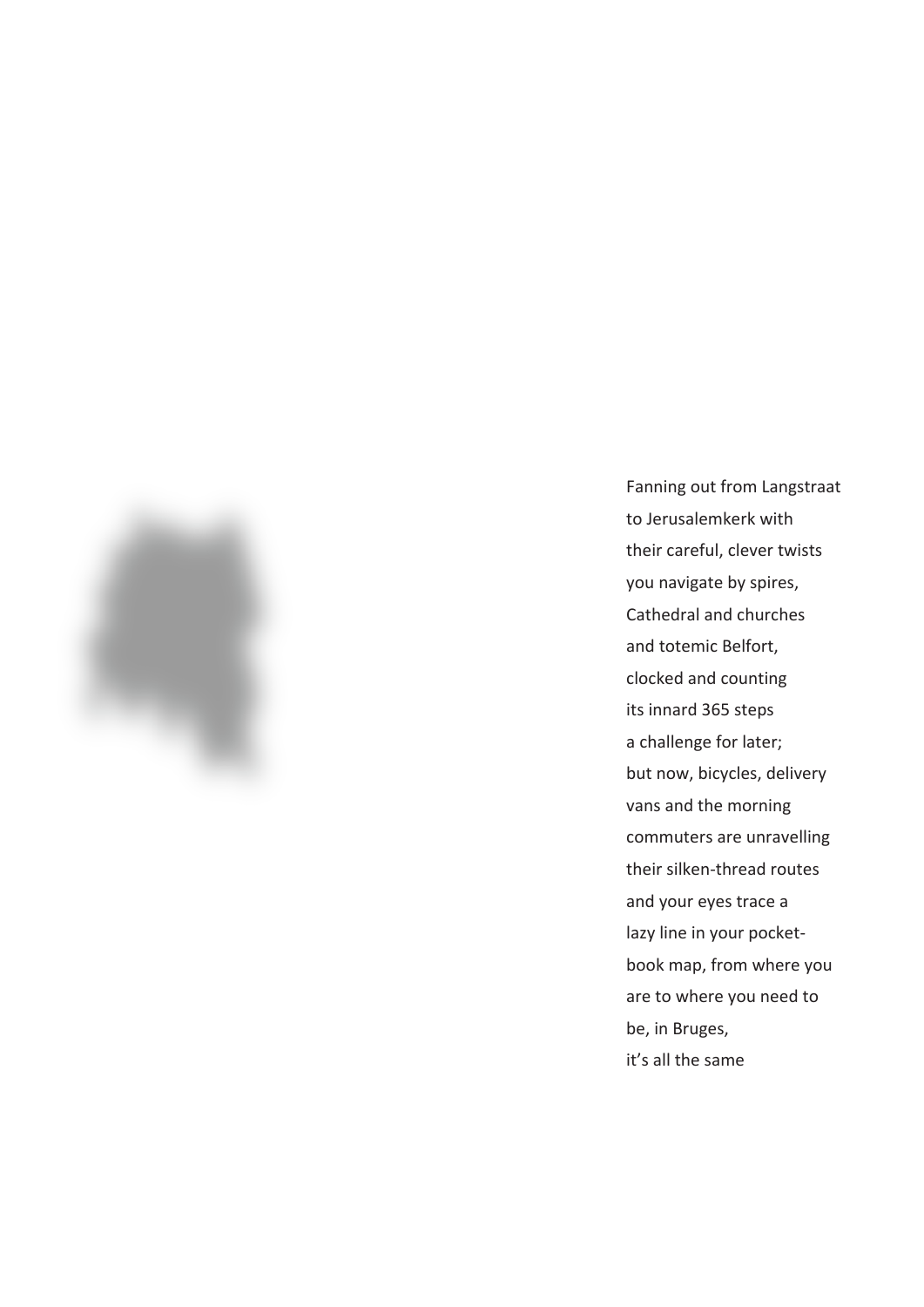#### **ROURKE'S FORGE – STEEL MAGNOLIAS**

Noises I have not heard for years, the smith's tap – BANG As he forms on the anvil, the thud, thud , thud, Of the "steam hammer" falling on the swage.

When I was young we heard the hundred ton hammer At Rotherham Forge squeal as it was raised and thud As it fell, shaking the ground a mile away.

The one at Rourkes' was small and made A leaf shaped blade for a paper knife. White-hot steel can be formed into any shape.

Outside in the cold and wet stood sample gates, Things of great beauty with twisted filigree work And steel magnolias, or were they roses?

It matters not, for with the skills we watched at work Either could have been made.

What a change from seeing/hearing the same techniques In use for propeller shafts for warships.

#### **DON'T LET 'EM HAVE IT – IT'S NOT FOR THEM**

I was asleep (I thought) and dreamed that someone said, "Poetry's not for amateurs, or semi-professional poets, It's only safe with full time, professional poets, Like Auden, Eliot, even Betjeman."

The voice went on, "It's alright for amateurs to perform Amateur dramatics, where they are speaking the words Of Famous Professionals like Shakespeare, Shaw and even Alan Bennett; Or even take part in sports like Rugby Football, or the Association version where the rules are fixed."

"But to allow these people to start trying to Compose poems, why they might even Begin lines with prepositions." "No! NO! we must not support such a thing."

Then I awoke and I was once again in a well known building In Dewsbury, trying to plead for finances for Amateur Poetry. So I went home and thought, "Full time professionals?" Auden the teacher, Eliot the banker and Betjeman the magazine editor. What a crazy world this world of "The Arts" is.



*Howard Frost*